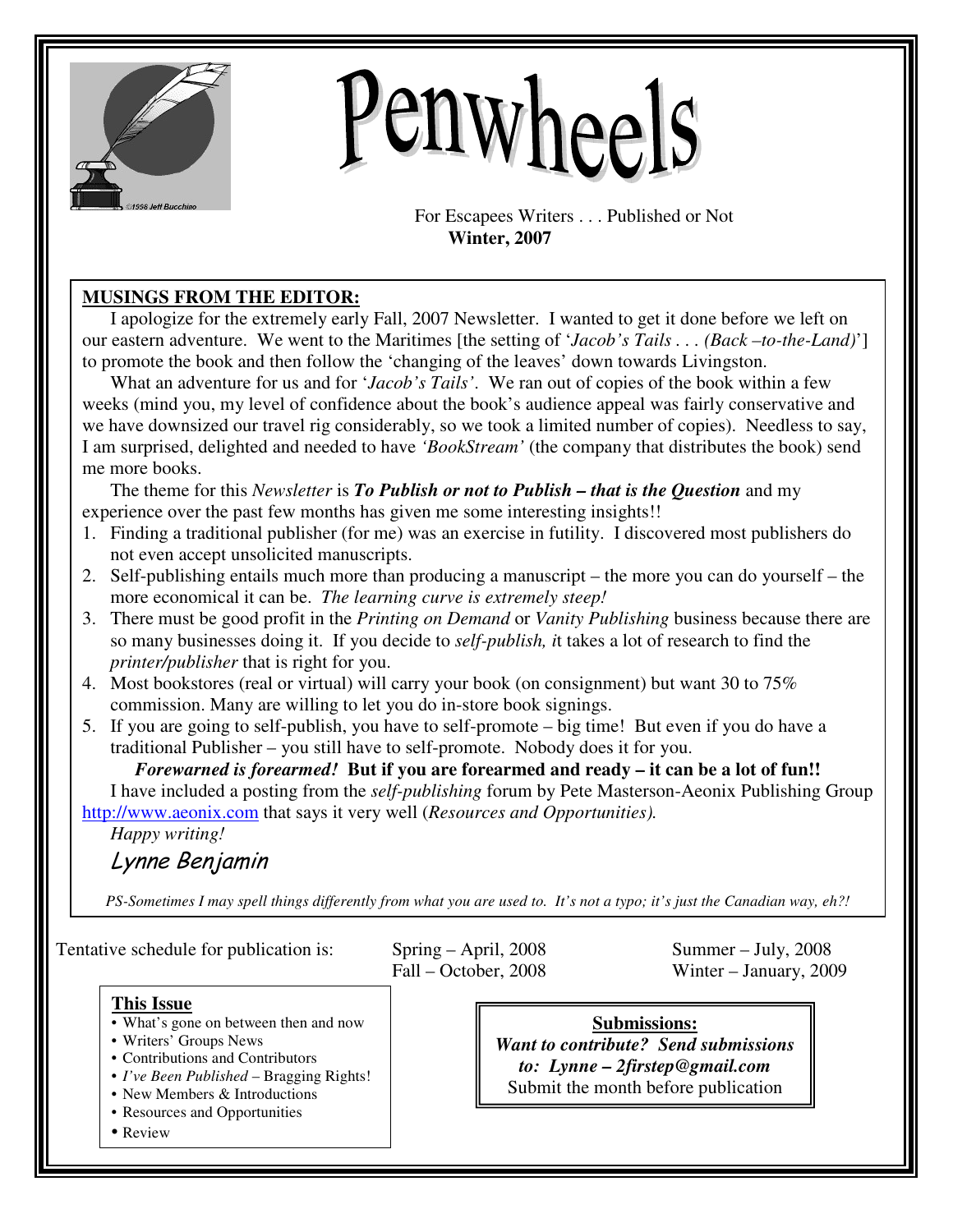# **What's Gone on between Then and Now**

**CARE-A-THON** Fund Raiser – submitted by Darlene Miller

Monday, November 12 - Carol Weishampel and Darlene Miller had a book table at the CARE-A-THON Fund Raiser. A portion of our receipts went to CARE and we each donated two books to the auction. Over \$3000 was received for CARE.



# **Fall Escapade (Goshen), 2007 Report** – by Joan Pomeroy #75145

Once when I was at Rainbow End, in Livingston, Texas I heard Kay Peterson say "Escapees was not built all at once, it has been built slowly, one suggestion after another, some of the ideas worked and some didn't." I was once again reminded of this when I learned that the Fall Escapade in Goshen was to be the end of the summer and fall Escapades as we have know them.

While at Escapades I learned the reason for the change; more people need full hook ups, and meeting rooms are just not big enough, nor is the sound system adequate in many of the places that Escapades has been held.

There was a lot said about how much better the facilities are at Gillette, Wyoming, where the Escapade and the 30th Birthday Bash will be held.

We were all sorry that Kay Peterson was just not quite up to making it to Goshen for the Escapades this year. Joe and Kay were greatly missed. It is the first one they have ever missed. However Cathie Carr, Bud Carr, and Angie Carr did a great job.

 Thousand of dollars of door prizes were once again given out. Did you know it takes three couples to cover the door prizes. One couple does the local area, one couple does the market area of Escapades, and the other is in charge of the National prizes which are obtained by letters from the National Headquarters paid staff. At least this is the idea I have after speaking to Penny Scott, who was attending the Rainbow Parks booth in the Market area.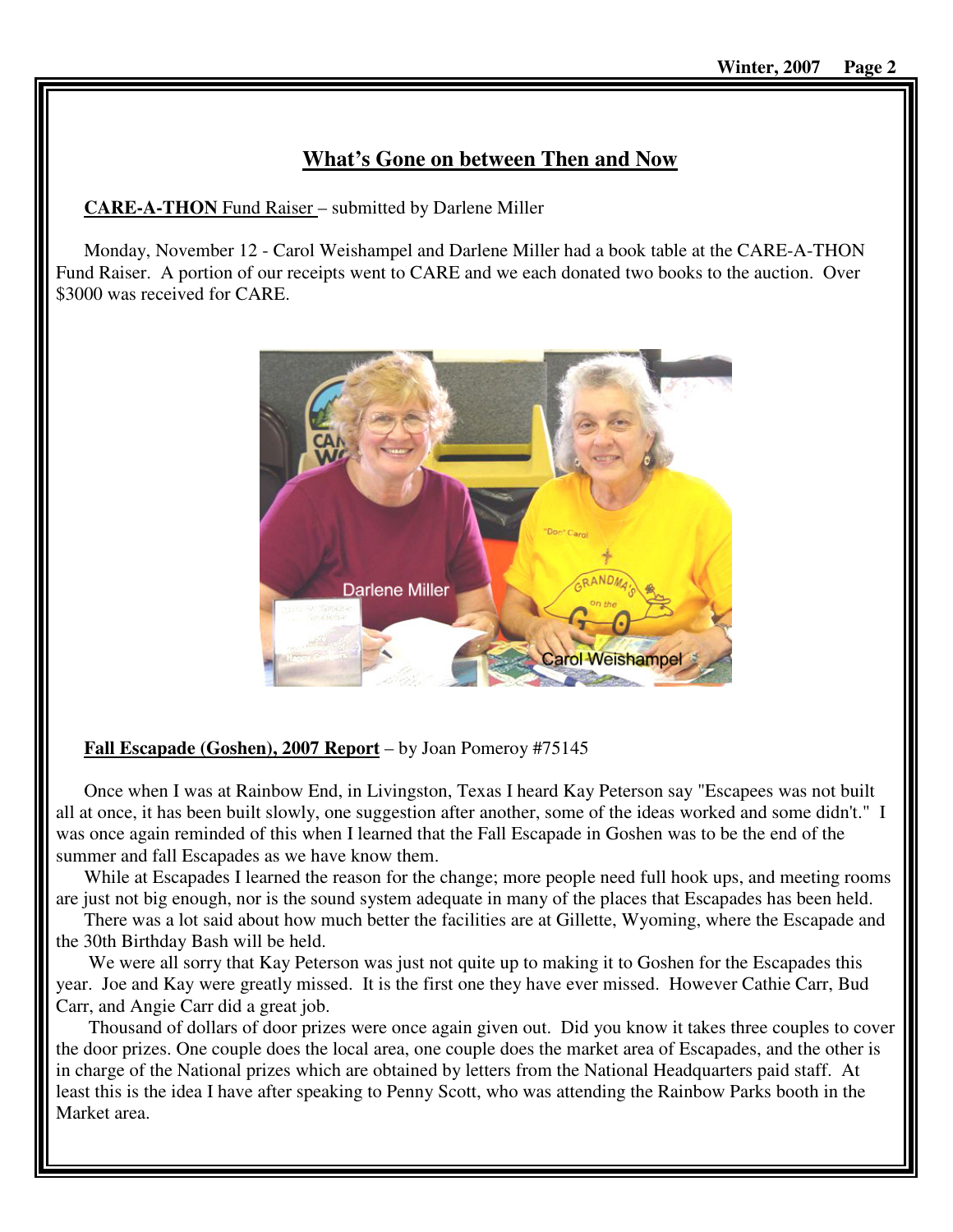There were 850 rigs, with over 1,650 people in attendance. Wednesday was the community day, which surprised me that they would have a day where people can come for free.

 No new parks are in the plans; however they plan to make improvements on the parks that are all ready in existence. Such as the new club house in Branson. It so happens that there is also a HOP planned for Branson during the Holidays.

 Cathie and Bud Carr spend time helping to build the Club House at the Branson Park. Although they are traveling, they are still working hard for Escapees. Cathie told me personally that, they have plans of visiting other parks in the near future.

 At the closing ceremonies I learned that there were at least 200 volunteers, working in different positions at Escapades. To each of these volunteers I personally want to say Thank You. Their efforts keep the cost of Escapades down and speak well of the pride of being an Escapee.

This was Jerry and my first Escapades, and yes we are planning on going to Gillette, Wyoming in June.

# *Writers' Groups News*

## **Writers Group at Fun N Sun, San Benito, Texas Contributed by Marianna Nelson, SKP 45711**

 In 2003, the Writers Group at Fun N Sun wrote and published *Open Windows: Glimpses of Our Lives*, and for the past year we've been compiling a comprehensive book called *Fun N Sun Then N Now*. It traces Fun N Sun's pioneering origins from 1963 to the present and encompasses the lives and activities of RVers living in our subtropical paradise, the Rio Grande Valley of Texas. The targeted publication date is November 2008.

# *Contributions*

In response to the call for contributions on *To Publish or not to Publish – That is the Question*

#### *Posting #1417-November 2nd, 2007*

Why do you write? I know I started this phase of my writing to deal with some unfinished business and ended up enjoying writing so much it has become an integral part of my life. And that gets us into publishing - Publishing (for me) is my reward!! To be published is to be recognized. What do you think about publishing? Is it important to you? Why? Why not? What about self-publishing? What about marketing your writing? Do you market your work? How?

Let's see if we can take the 'next step' - what do you think?

## **Contributed by Darlene Miller**

My experience is that publishing and marketing are like love and marriage. You won't be successful with one without the other.

I have many stories that need to be written. I found that I enjoyed it when someone told me that they found my writing amusing. Why not write and pass out smiles? For anyone to smile or laugh at my stories, I had to get them published.

A Place in the Promised Land is a young adult novel, which was published in 1996 when I discovered that I was expected to do the marketing. I had to set up the book signings and pay for my travel to them. It wasn't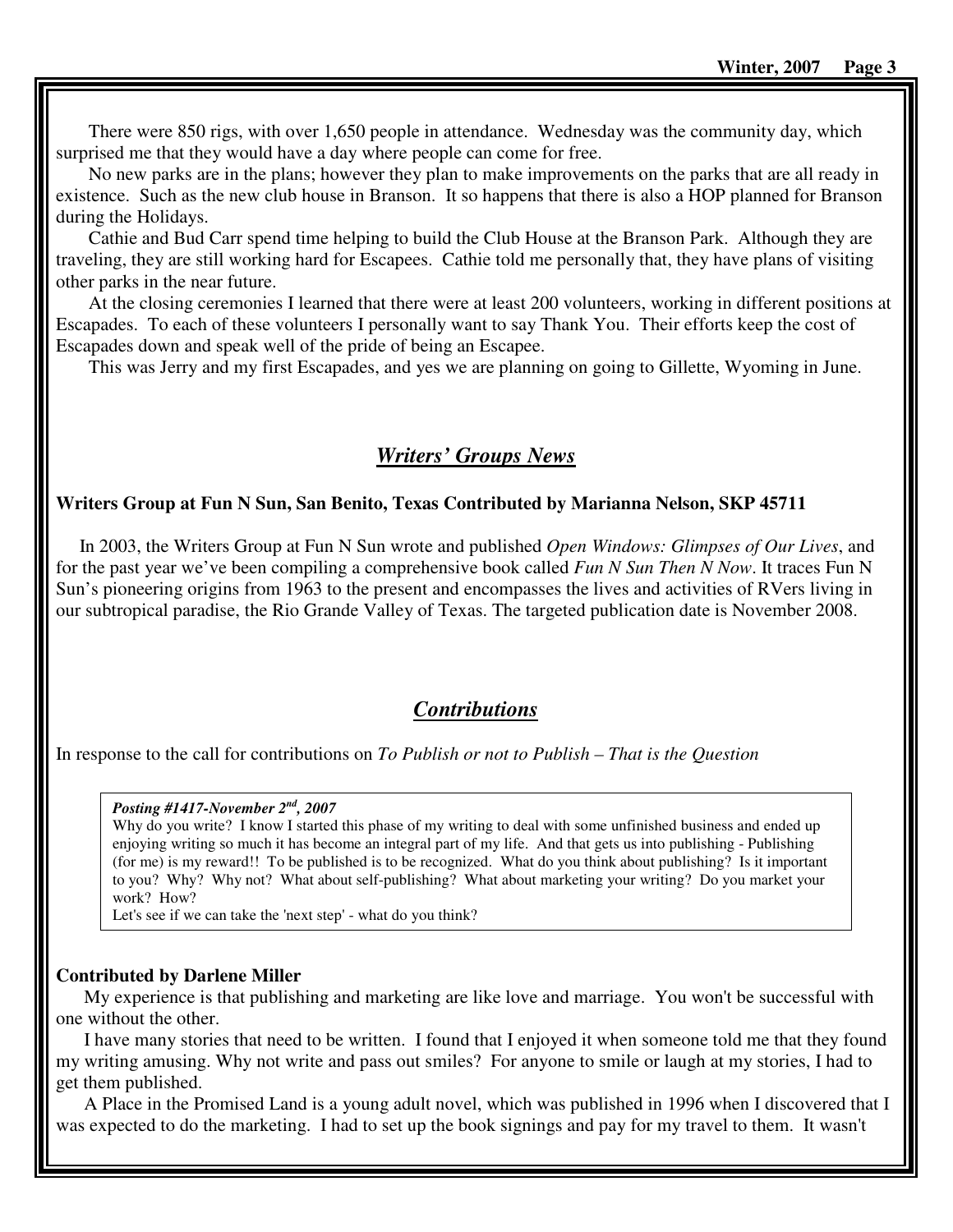very profitable by the time that the publisher and distributors got their cut. After twenty-three years, the publisher went out of business without paying me my last royalty check so I ordered enough books to cover my royalties. When they asked for payment, I told them that when they paid my royalties, I would pay for the books. Then they sold me my remaining books at a much lower cost. Now I really had to do the marketing or have a closet full of books.

What did the publisher do? Basically, he had someone edit the book, prepare a cover, assist me in getting an ISBN number, formatted the manuscript and contacted printers with this information. I figured that if I had to market, I could self-publish. RV Chuckles and Chuckholes- The Confessions of Happy Campers was the result. I asked questions of others who self-published. ( Penwheelers Jaimie Hall Bruzenak and Alice Zyetz have an excellent cd called *Taking the Mystery out of RV Writing*.) My husband and his friend set up a website called www.rovingpen.com for sales; I arranged for book signings; and asked for reviews in magazines. I told everyone about my book and gave interviews on the radio and to newspapers. I even sold in craft fairs. Camping World put my book on their web. I sell books through the RV Writers Co-op. I am now in the third reprint of the book.

I like it so much that I wrote another book called More Chuckles and Chuckholes - More Confessions of Happy Campers. I feel like I've come full circle and want to continue the cycle over again. It's as easy to sell two books as one, isn't it?

The most poignant reader comment was when Michele told me that she had IV Chemo treatments that were very painful. She was told to relax but that was easier said than done. During one session, she read my book and laughed and laughed. "It was the best IV Chemo session that I have ever had," she concluded. Some rewards are not monetary.

### **Contributed by Jaimie Hall-Bruzenak**

There is enormous satisfaction in writing a book and getting it published. It may be all we ever want to do in the way of the publishing business.

Marcie Cumberland, who wrote the wonderful young adult novel *Tree at the Top of the Hill*, is concentrating on writing more books, though she and Jim each have blogs and work to promote her first book. At least for now, the writing is taking precedence over marketing. She is currently working on two books. She enjoys the research, which they can accomplish by Workamping® in historic areas.

Former Penwheeler Stephanie Bernhagen wrote an inspiring how-to book, *Take Back Your Life! Travel Full-time in an RV*, committed two years to market and sell it then moved on to other things in her life. She and Paul are now off the road and Stephanie is a successful consultant for Creative Memories. She satisfies both her creative urges and desire to help others in a different sort of way.

Or, you could do more, even much more—that is if you want to get back your printing investment or, even better, make money. A big chunk of publishing is the marketing. Learning about Amazon, websites, blogging, book distributors is a whole different ball game than writing the thing. Then there is keeping your book before potential readers, developing a brand, getting publicity.

Carol White, Escapee member and author of *Live Your Road Trip Dream*, is a real inspiration in the marketing end. Having a background in publicity, it has come naturally to her and husband Phil. Their book won the Benjamin Franklin award for marketing excellence. She utilizes every possible tool. This year they were spokespersons for RVIA, traveled in a donated RoadTrek to events and got a booth at the AARP convention. That lady knows how to sell not only her books, but herself.

## **Which one are you?**

Though you don't have to decide before you start your book, it helps. Believe me, there are many early decisions and steps you need to take along the way if you want your book to sell well - or at least be sold by booksellers. Reading books like Dan Poynter's Self-Publishing Manual will help you understand the process, decide if you have a marketable book and establish a time line.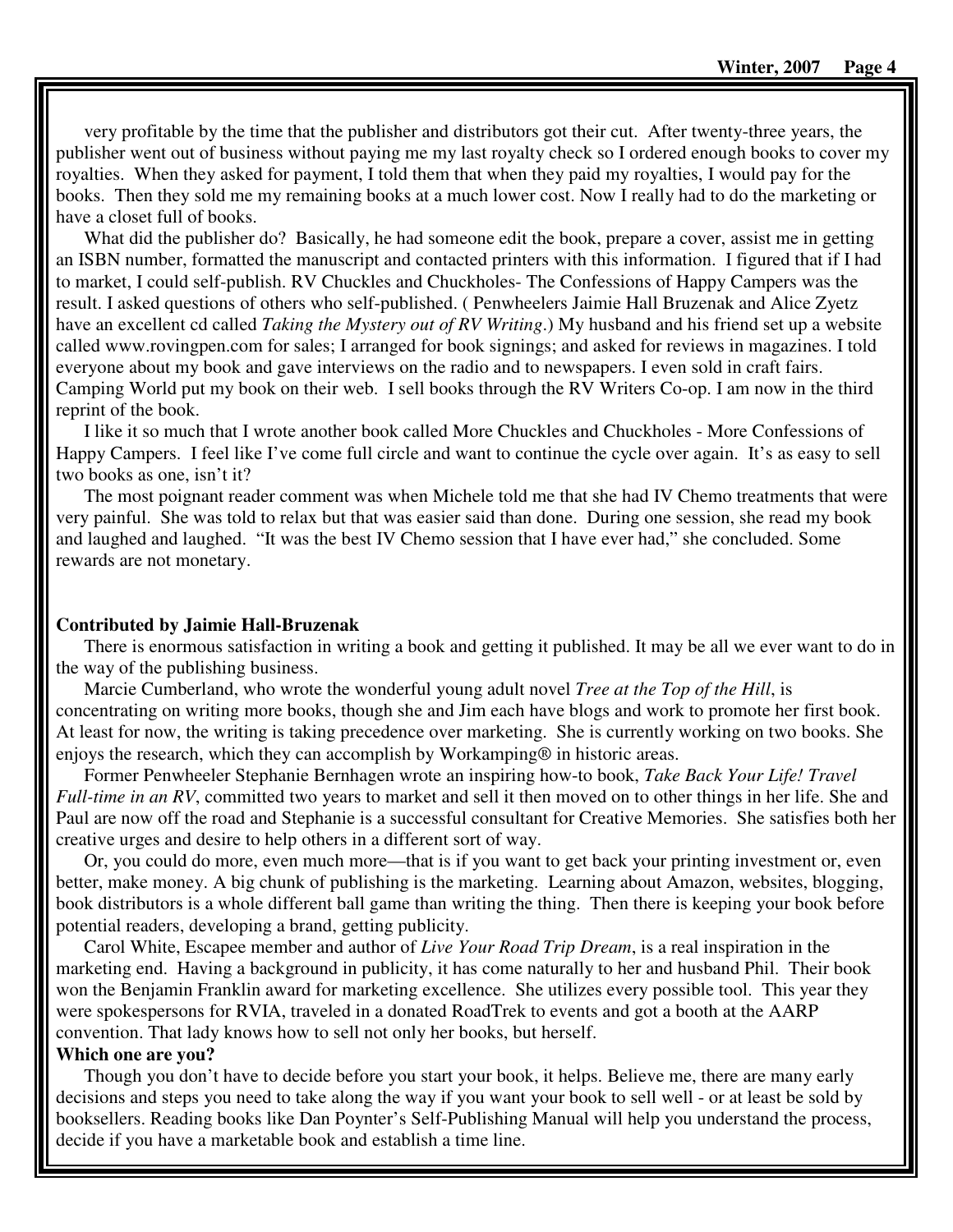Prior to writing and publishing a book, you should also have a marketing plan. There are a number of excellent resources to help you plan your approach. If you leave things to chance, you'll have RV bins (or a storage shed) full of books and not much demand.

In 2002 I published *Support Your RV Lifestyle*! *An Insider's Guide to Working on the Road* without thinking a whole lot about marketing, though I had Stephanie Bernhagen to help and Dan Poynter's book. Then Alice Zyetz and I teamed up to do *RV Traveling Tales: Women's Journeys on the Open Road*. Later we wrote two RV-related e-books together. Alice has another e-book to her credit as well. We are also the publishers for Adrienne Kristine's two e-books. We have grown.

You do have to keep growing—or die off. More product give you more to sell and keeps your name visible. Plus established readers are an easier market to sell to than finding new ones. For us, it makes sense to write more books and e-books related to RVing.

At the Escapade, a fellow suggested a particular camping directory. It's a great idea. We could do a halfbaked one that simply referred campers to other sources or we could do a thorough one that involves lots of work. The second is more our style, what we would feel good about offering. However, I having trouble getting myself psyched up; it would take a huge commitment of time and effort. I'm still back on step one— getting the marketing part down. That already takes way too much of my time. Alice would like to work on a new product. We are still discussing what to do next.

At any point a writer can re-evaluate, see what their goals are and then realign. However, if you are thinking about writing a book, before you start, think about who your audience is and how you will reach them. Remember that writing is only half the effort. Marketing takes time, effort and even some money. Are you willing to commit that? If so, how much and for how long?

## **Contributed by Sam Penny** *(edited)*

I have been around the horn on this question many times, and have several different (and sometimes opposing) views.

Many years ago during my working years I wrote papers and marketing materials, and always enjoyed word-smithing, so when Alice and I started planning to retire, I began a website . . . the editors of RV Companion called me. They liked my website and asked me to write a column for their magazine. After three years . . . I gave that up, but the publishing experience was great, and I received a lot of encouraging support.

Along the way decided I should "save the world" by writing a novel exposing the dangers of an earthquake near Memphis . . . I finished the novel and sent out query letters to publishers and agents. That was when I learned the downside of the real-life publishing world: rejection, rejection, rejection. In retrospect, I fully understand why no one was interested in what I had to offer: too technical, not mainstream, wrong genre, one in fifty-thousand trying to get attention, etc.

But I still wanted to save Memphis, so I decided to self-publish. I would show those b\*\*t\*\*ds! But my good sense told me, "don't go with a vanity publisher who is simply there to stroke my feelings, go with someone who would help me turn out a good product." I chose Booksurge because they offered the most basic service: I would provide a print-ready PDF and do most all the marketing and they would print it on demand. That meant that I had to learn enough about book formatting

to do the right thing. It was another great learning experience, and after three books, I think I am pretty good a it. I did sell about 900 copies of the books, but I also have an inventory of about 500 left in my shed and rig. At least I don't have 5,000 like some friends do.

So I self-published, and found that I still had to do the marketing side of things. I learned how to do radio interviews, and even did a couple of TV interviews. I set up a website for sales. I dealt with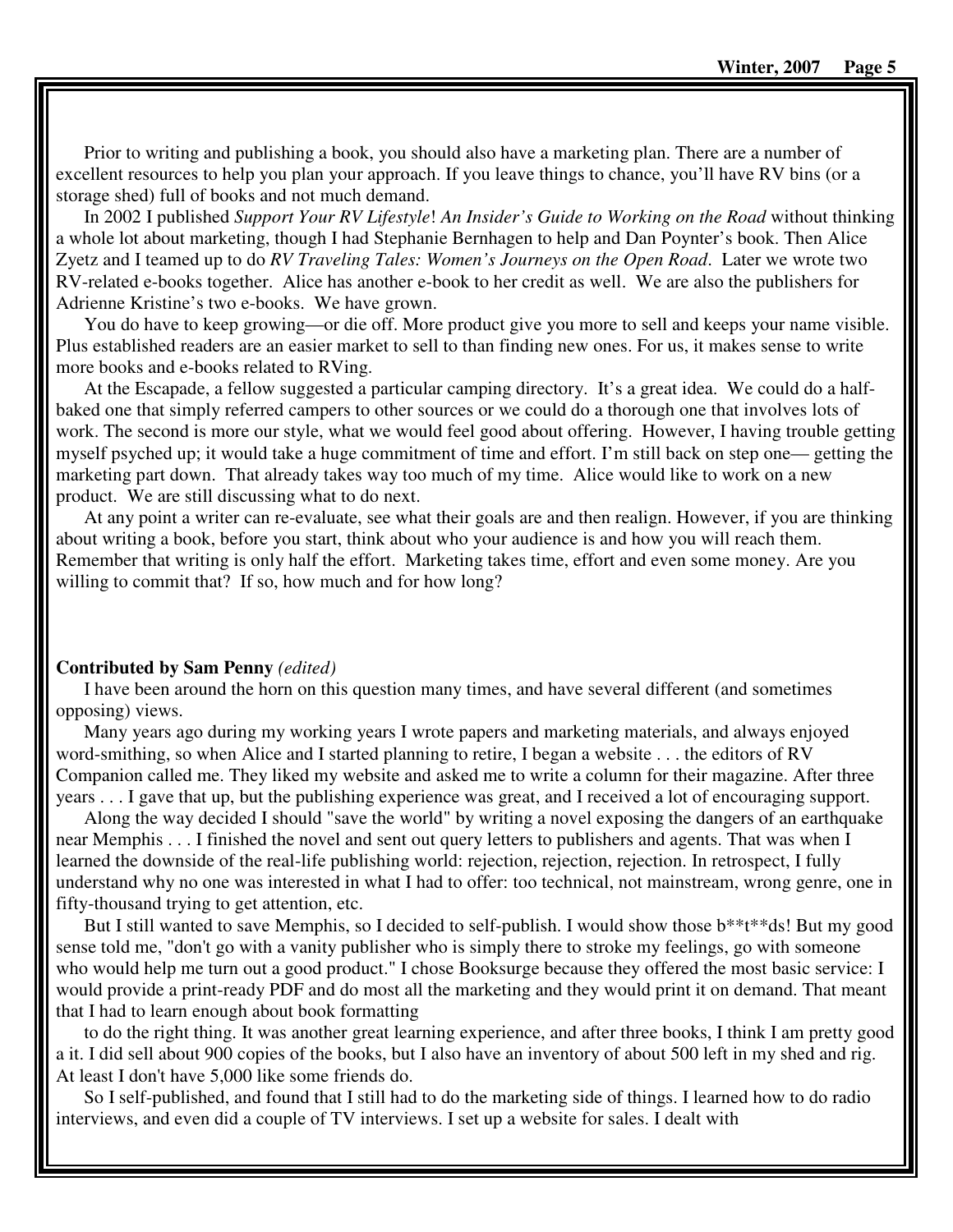Amazon. I learned how to arrange for book signings, and how to go to book fairs. I learned the rules for book consignments. In fact, I learned how to be a book publisher, from editing to formatting to pushing and shipping product. It did not leave much time for writing, so after two years of that I decided to get off the book circuit and enjoy life.

**\* \* \*** 

It is important to be published, because that means you have presented something to the rest of the world that has a chance of remaining after you die. It is your chance for immortality, but at the same time, how many authors of the 18th century do you remember? How many will really remember you? Does it really matter, or is the act of writing what really makes the difference. Keep in mind, publishing -- meaning presenting your work to the public -- is work, hard work. It does not happen without effort, and most of that effort will be yours. If you want to publish, good luck. If you succeed, it will all be worth it.

## **Contributed by Beth Ramos**

The question for this issue of Penwheels is "Why Publish.." Stephen King doesn't write for the money. "Not now, never did." He writes because "In the end, (writing is) about enriching the lives of those who will read your work, and enriching your own life as well."

I claimed "writer" as part of my identity at the 2006 Escapade. Stephen King affirmed and encouraged me even when, in the end, I found myself confused by his bottom line advice. "Read a lot, write a lot, read what you write." What I read is tomes of every genre. I write short poems and essays. Do I start a novel or head to the bookstore to stock-up on poetry and magazines?

Maybe I'll just head to my "writing place" and do a few hundred words on my dilemma.

**Contributions that are too long can be uploaded as files to the Penwheels Bulletin Board by Alice. If you want a copy of it via snail mail send a SASE to Alice at: 45120 Hwy 79 S, #426 Aguanga, CA 92536 and she will send it to you.** 

## **Contributors to this issue of the Penwheels Newsletter:**

Lynne Benjamin Jaimie (Hall) Bruzenak Darlene Miller Marianna Nelson

Sam Penny Beth Ramos Carol Weishampel Alice Zyetz

#### **Attention: Contributors to the Escapees Magazine:**

When you write the author blurb that accompanies your article, please add a phrase that you are a member of the Penwheels BOF. This will help build an awareness of our BOF in the community. I've met many Escapees in my writing workshops at Escapades who weren't aware there is a BOF for writers. Thanks and hugs, Alice Zyetz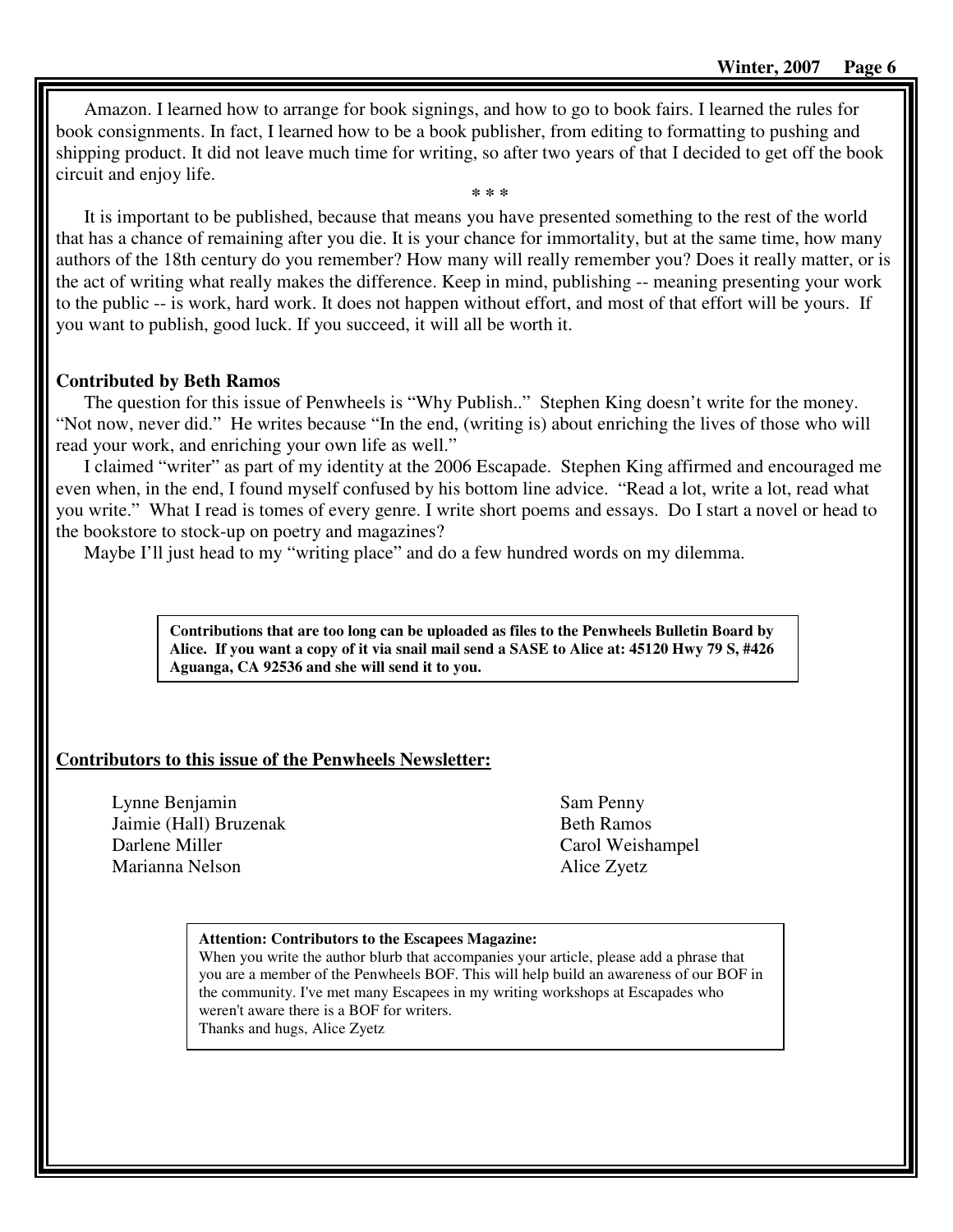# *I've Been Published* **– Bragging Rights! (Be you writer or author)**

**"You're a writer if you say so; you're an author if you're paid for your work." (Heard at a BOF meeting – Beth Ramos)**

| <b>Let Us Know About Your Current Publications</b> |
|----------------------------------------------------|
| • Your Name and SKP #                              |
| • Title of <i>Piece</i>                            |
| • Magazine or Book and Date                        |

*Kudos to:*

- **Judith Ackerman** SKP#97113 *What I Know about Shopping the Day after Thanksgiving,* November edition of AARP Bulletin, pg. 32.
- **Lynne Benjamin** SKP# 86190 *The Same Only Different*, Sept/Oct edition Escapees Magazine, pg. 10
- **C. Bree** SKP# 79014 Sr. Junior Ranger book for the Gila Cliff Dwellings National Monument used as an example to incoming interns for the ongoing program.
- **George Bruzenak** *Snow White and the Seven Dwarfs, a Fractured Fairy Tale,* National Novel Writing Month (November) writing a total of 72,700 words-*I did enter and win*.
- **Jaimie Bruzenak** *Vermont Love Affair,* Nov/Dec edition Escapees Magazine, pg. 63
- **Sandy Johnson** SKP# 86982 *Confessions of a Road Worrier*, Sept/Oct edition Escapees Magazine, pg. 34.
- **Kay Kennedy** *Chasing History Along America's Byways*, Sept/Oct edition Escapees Magazine. Pg. 26
- **Betty Mulcahy** *Senses in the Desert* Summer/Fall edition, The Fish and Wildlife News is a publication of the US Fish and Wildlife Service
- **Beth Ramos** *My Top Ten Reasons Why We May Be Skipping Thanksgiving,* a letter to the editor, Nov. 11 edition of the Orlando Sentinel.
- **Sharon Vander Zyl** SKP# 91843 *Force Field Analysis,* Sept/Oct edition Escapees Magazine, pg 18; *Aransas National Wildlife Refuge,* Nov/Dec edition Escapees Magazine, pg. 87
- **Carol Weishampel** *Journal; John Frederick Weishampel, Jr. 1858-1895* published by Brentwood. My brother and I inherited this journal kept by our great grandfather during the Civil War. A book editor and publisher, he was a resident of Baltimore, MD. His observations and insights are historically significant today."

**Next Issue:** *Blogging Do you blog? Why? Is blogging a good way to promote your book and yourself?* **Spring Contribution due date: March 1st, 2008 Submit to: 2firstep@gmail.com**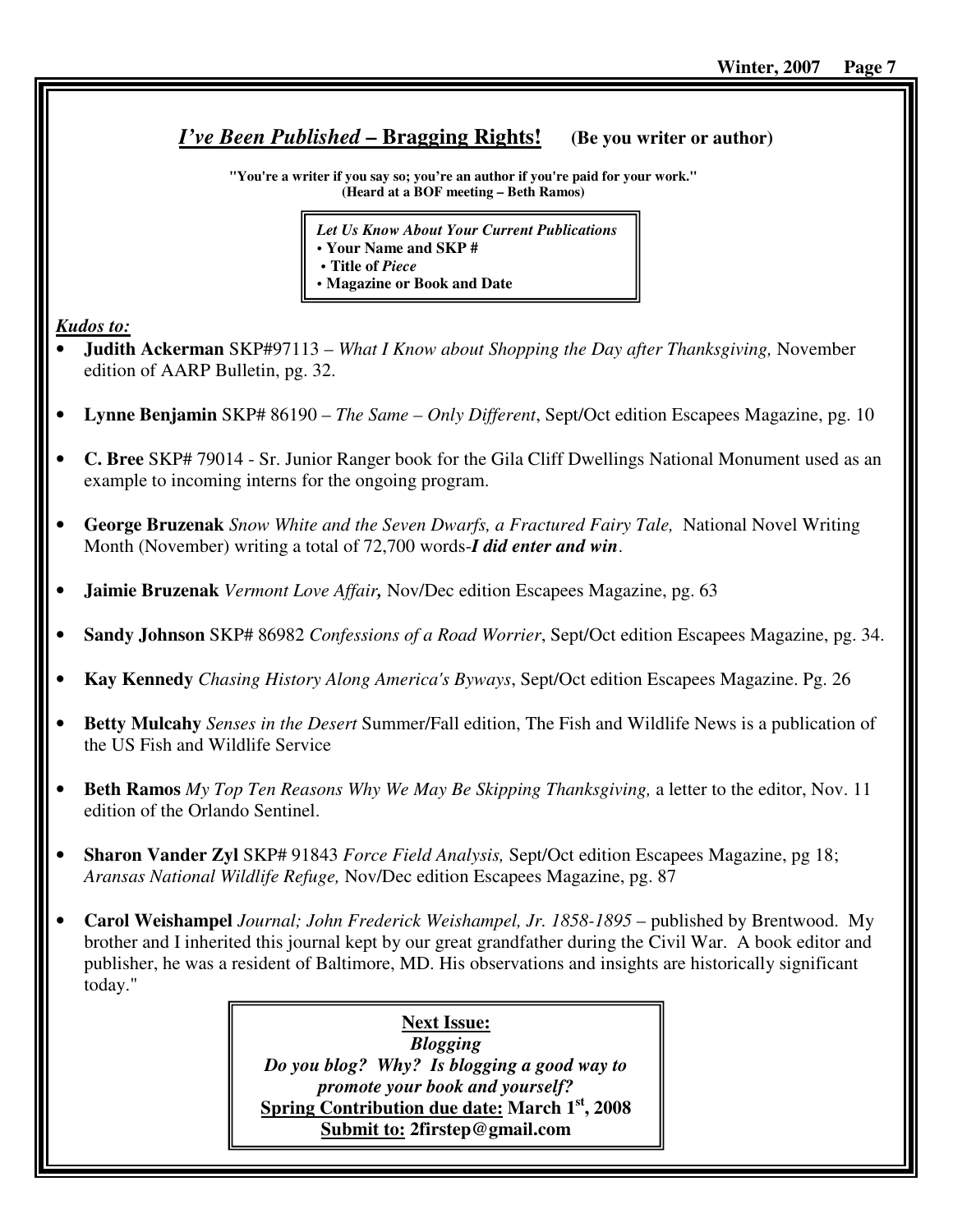# *New Members*

**New PW members** are: Debbie Troop and Ed Phillips Hugs, Joanne

#### **\*\*\*\*\*\*\*\*\*\*\*\*\*\*\*\*\*\*\*\*\*\*\*\*\*\*\*\*\*\***

# **Alice Zyetz – PWBB Moderator**

To join the **Penwheels** bulletin board and get daily (almost) digests, send a blank e-mail to: penwheels-subscribe@yahoogroups.com

Please send an e-mail to me, Alice (youshoulda@aol.com), as well, letting me know that you have subscribed, so as Moderator I can inform Yahoo to accept your request. Include your name, **SKP** #, and when you joined **Penwheels Bof**. Make sure you sign up for the daily digest once you have been accepted. If you don't start receiving your digests, please contact me.

Welcome and many hugs, **Alice Zyetz**, Moderator and **Jaimie Bruzenak**, co-Moderator

**\*\*\*\*\*\*\*\*\*\*\*\*\*\*\*\*\*\*\*\*\*\*\*\*\*\*\*\*\*\*** 

# *New Members – Introductions*

My name is Debbie Troop and I am hoping to retire this year and hit the road full-time. We are in the process of getting rid of things and fixing the house up for selling. My husband is already retired and chomping at the bit for me to get going. I am a government employee and may have to work a little longer than I want - but will get there. I have degrees in journalism and creative writing and started my young career as a teacher - hated it! My story is typical of many - I was always going to get back to writing but kids came along and life was complicated. Now that I am getting ready to retire and hope to have lots of time for me on my hands I want to be a part of a writing community. I sincerely hope to be able to meet many of you down the road soon. Thanks.

**Debbie Troop** 

## **\*\*\*\*\*\*\*\*\*\*\*\*\*\*\*\*\*\*\*\*\*\*\*\*\*\*\*\*\*\***

# *Resources and Opportunities*

*\*editor's note - Over the past few month, postings on the forum have included a number of opportunities for submissions and resources. Following are some examples:* 

# *Opportunities for Submissions*

- A short story of 750 words October issue of *Writer's Digest*
- ❖ Helium.com

 $\div$  National Novel Writing Month - a 50,000-word novel, from scratch, in 30 days - Court TV is having a contest to find the next great crime writer! See http://courttv.gather.com/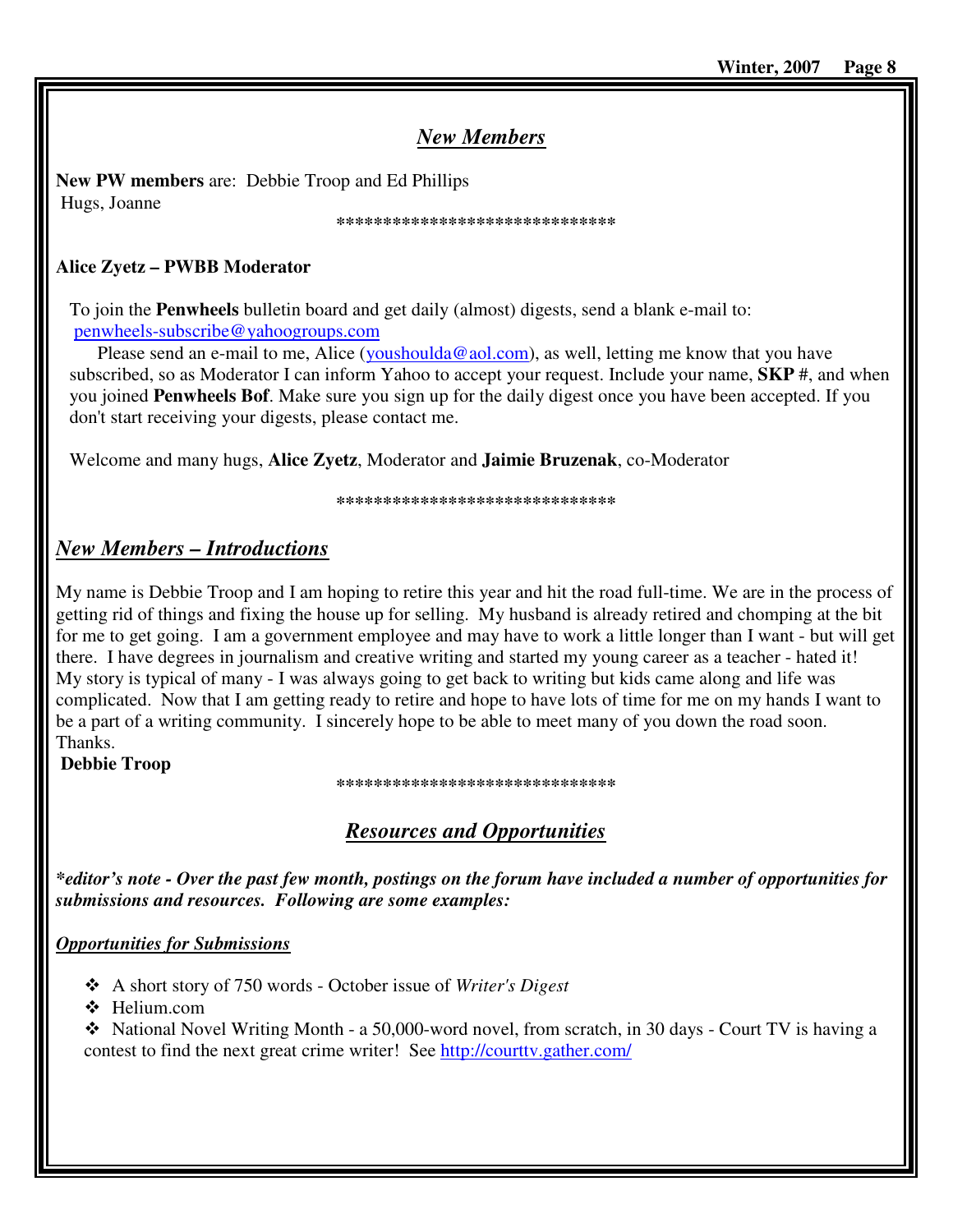## *Resources*

 *The Modern Language Association of America Handbook for Writers of Research Papers*, 6th ed Joseph Gibaldi (guidelines need to be followed by anyone writing papers of any sort which may have used materials from other sources). I think you can get information from http://www.ALA.org also (American Libraries Association web site).

## *\*editor's note – Self-Publishing Yahoo Forum*

## **Re: [Self-Publishing] Article on self-publishing** by Pete Masterson-Aeonix Publishing Group http://www.aeonix.com

Self publishing is not for the feint of heart. It \_is\_ difficult and there are many road blocks to success. For many wannabe authors, the need for capital investment can be a major stumbling block – even though there are any number of ways to do-it-yourself, and manage costs -- it's still an expensive proposition. And many who under- invest in their projects simply fail.

That's not to say that self-publishing using the advice from the several books on John Culleton's "short list" and with the support of this list (and other similar online groups) that you can't be successful - many self publishers are successful and a few have established very attractive small publishing companies based on an initial self-published book...

It's easy to get caught up in the process and to believe the hype put out by the "self publishing companies" (that are really vanity presses). But with hard work and modest to significant capital investment, some level of success can be achieved.

\*\*\*\*\*\*\*\*\*\*\*\*\*\*\*\*\*\*\*\*\*\*\*\*\*\*\*\*\*\*\*\*\*\*

# *Reviews*

## *Review - More RV Chuckles and Chuckholes - More Confessions of Happy Campers* by Joanne Alexakis

Darlene Miller has created *More RV Chuckles and Chuckholes - More Confessions of Happy Campers*, a sequel to her original book, *RV Chuckles and Chuckholes - The Confessions of Happy Campers*.

Darlene takes us on driving trips across America with her husband, Terry Miller, in their RV. She treats us to viewpoints on The Perfect RV Woman, "She is thrifty, gives a great back rub, and always dumps the black water." On The Perfect RV Man she states, "He still has a 36" waist and can fix anything with duct tape."

It is easy to read between the lines and see that Darlene is having a delightful time writing (and living) this book by the way her humor shines. But she also includes a poignant letter about missing old traditional Christmases before Mom and Dad began fulltime RVing.

Yes, Darlene Miller is at it again, amusing us with smiles, laughter, and of course, chuckles along her adventurous journey.

Contributors to Darlene's book include Penwheeler Terry Hager writing about *"Mechanical Genes"* and *"Things that Go Klunk on the Road"*; Penwheeler Adrienne Kristine who edited this book and contributed *"RV Breakdown: My RV has a New Slant"*, *"Only in Olema*", and *"Fresh Air*"; and Penwheeler Joan Pomeroy's articles *"Joan's Tornado Story*" and *"Joan's Taste of Home*".